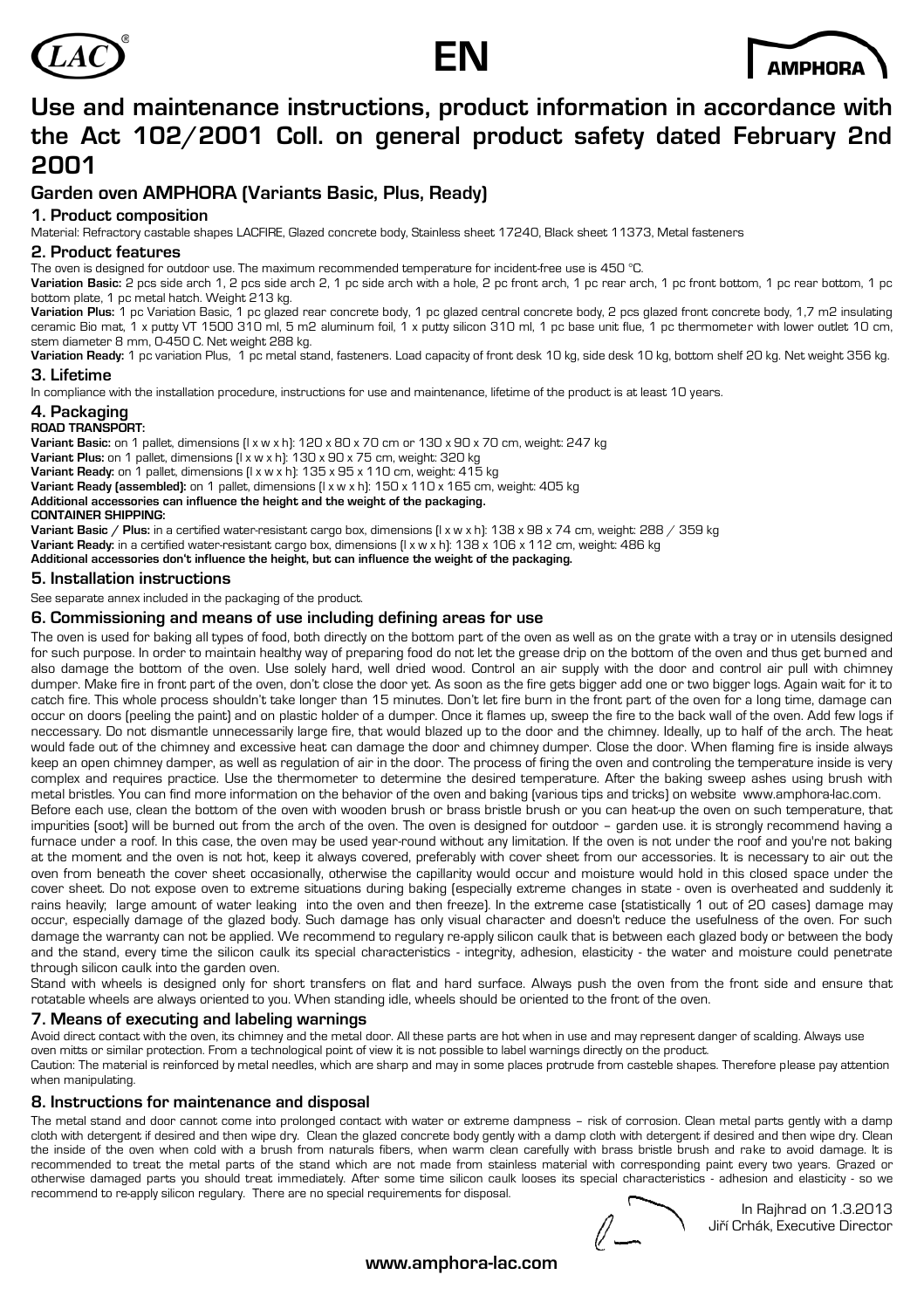





# **Use and maintenance instructions, product information in accordance with the Act 102/2001 Coll. on general product safety dated February 2nd 2001**

### **Accessories - rake, shovel, brush, glass door, grate with tray and handle, fire stop, cover sheet**

### **1.Product properties and composition**

Accessories are intended for AMPHORA garden oven.

**Rake, brush and shovel:** Stainless-steel sheet and tube 17240, brass bristle brush, plastic ABS handle, fasteners. Weight 0.8 kg, 1 kg and 1 kg.

**Glass door:** Black sheet 11373, heat-resistant glass, braided sealing, stainless-steel sheet, fastener Weight 1.9 kg. **Fire stop, grate with tray and handle:** Stainless-steel sheet 17240. Weight 0.4 kg and 3.6 kg. Use grate with tray and handle in temperatures up to 250 °C.

**Cover sheet:** Waterproof and heat-, frost- resistant from -40 to 70 °C PVC material. **Thermometer with bottom Stem:** Stainless-steel case, not water-resistant.

### **2. Lifetime**

In compliance with the installation procedure, instructions for use and maintenance, lifetime of the product is at least 2 years.

### **3. Packaging**

All is packaged fixed with a strip or bubble foil

### **4. Installation instructions**

Screw 2 parts of shovel, rake or brush together using a nut and screw.

### **5. Means of use including defining areas for use**

Accessories are used for Amphora garden oven to grill any kind of food.

Accessories are intended for outdoor - garden use. Accessories can be used all year long, but apart from a cover, prevent parts not made of stainless-steel material from coming into contact with any moisture or water. If they moisten, dry them as soon as possible. In the case of failure to observe such conditions, the metal parts can be damaged. In this case of damage, warranty does not apply to the product. Use grate with tray and handle in temperatures up to 250 °C. The cover is waterproof and heat-, frost-resistant from -40 to 70 °C. Allthough we recommend to cover the oven after it cools down. In case you cover the oven with the cover sheet (purchased from us or from any other producer) and the water would spill on the floor (or on the grass) under this cover sheet, it is necessary to air out the oven from beneath the cover sheet to avoid wetting of the material, otherwise the capillarity would occur and moisture would hold in this closed space under the cover sheet.

### **6. Means of executing and labeling warnings**

Avoid direct contact with all metal parts of the accessories.

All these parts will become hot when in use and may represent danger of scalding. Always use oven mitts or similar protection. From a technological point of view it is not possible to label warnings directly on the product.

### **7. Instructions for maintenance and disposal**

Metal parts, excluding stainless-steel parts, must not come into with water and extreme moisture – corrosion danger. Clean gently with a damp cloth with detergent if desired and then wipe dry.

It is recommended to treat the metal parts of the stand which are not made from stainless material with corresponding paint every two years. Grazed or otherwise damaged parts you should treat immediately. There are no special requirements for disposal.

> In Rajhrad on 1.3.2013 Jiří Crhák, Executive Director